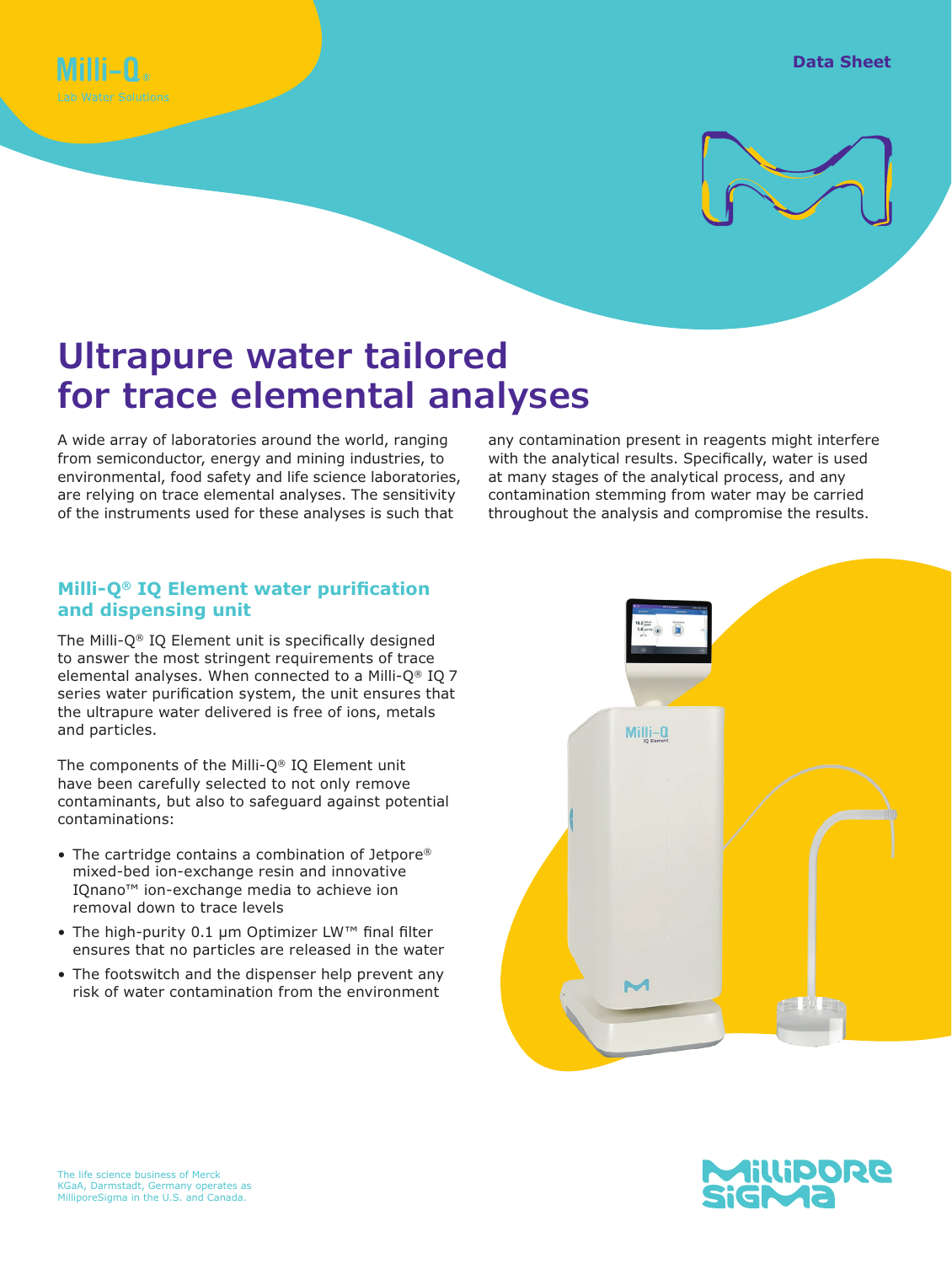### **Water quality**

To assess the performance of the combination of the Milli- $Q^{\circ}$  IQ 7 series water purification systems with a Milli-Q® IQ Element unit, analyses by inductively coupled plasma mass spectrometry (ICP-MS) were performed in **two independent laboratories** (**Tables 1 and 2**). In both laboratories, a Milli-Q® IQ Element unit was connected to a Milli-Q® IQ 7005 system in a clean room, in order to minimize contamination due to the laboratory environment. The ultrapure water was collected after discarding at least 10 L of water, and the sampling bottles were rinsed several times with the water to be tested.

The results demonstrate that this water contains only extremely low levels of the elements tested and fulfills the most stringent purity requirements of modern ICP-MS instruments.

**Table 1.** ICP-MS analyses performed with high purity water obtained from a Milli-Q® IQ Element connected to a Milli-Q® IQ 7005 water purification system. Data obtained courtesy of **Agilent Technologies**, Tokyo, Japan. *© Agilent Technologies, Inc. Reproduced with Permission, Courtesy of Agilent Technologies, Inc.*

| <b>Isotope</b> | <b>Element</b>   | <b>BEC</b><br>(ng/L) | <b>Sample</b><br>(ng/L) | <b>DL</b><br>(ng/L) | <b>Cell Mode</b>             |
|----------------|------------------|----------------------|-------------------------|---------------------|------------------------------|
| $\overline{7}$ | Lithium (Li)     | 0.04                 | $<$ DL                  | 0.04                | $[$ Cool NH <sub>3</sub> $]$ |
| 11             | Boron (B)        | 1.55                 | 1.15                    | 0.27                | No gas                       |
| 23             | Sodium (Na)      | 0.56                 | 0.68                    | 0.11                | $[$ Cool NH <sub>3</sub> $]$ |
| 24             | Magnesium (Mg)   | 0.03                 | 0.01                    | 0.01                | $[$ Cool NH <sub>3</sub> $]$ |
| 27             | Aluminium (Al)   | 0.08                 | 0.07                    | 0.04                | $[$ Cool NH <sub>3</sub> $]$ |
| 28             | Silicon (Si)*    | 215.16               | 198.65                  | 4.98                | $[H_2]$                      |
| 39             | Potassium (K)    | 0.60                 | 0.54                    | 0.16                | $[$ Cool NH <sub>3</sub> $]$ |
| 40             | Calcium (Ca)     | 0.50                 | $<$ DL                  | 0.57                | $[$ Cool NH <sub>3</sub> $]$ |
| 47             | Titanium (Ti)    | 0.60                 | 0.61                    | 0.51                | [O <sub>2</sub> ]            |
| 51             | Vanadium (V)     | 0.03                 | 0.03                    | 0.01                | [NH <sub>3</sub> ]           |
| 52             | Chromium (Cr)    | 0.10                 | 0.08                    | 0.02                | [Cool NH <sub>3</sub> ]      |
| 55             | Manganese (Mn)   | 0.01                 | 0.01                    | 0.02                | $[$ Cool NH <sub>3</sub> $]$ |
| 56             | Iron (Fe)        | 0.66                 | $<$ DL                  | 0.50                | $[$ Cool NH <sub>3</sub> $]$ |
| 59             | Cobalt (Co)      | 0.00                 | $<$ DL                  | 0.01                | $[$ Cool NH <sub>3</sub> $]$ |
| 60             | Nickel (Ni)      | 0.03                 | $<$ DL                  | 0.16                | $[$ Cool NH <sub>3</sub> $]$ |
| 63             | Copper (Cu)      | 0.16                 | $<$ DL                  | 0.04                | $[$ Cool NH <sub>3</sub> $]$ |
| 66             | Zinc (Zn)        | 0.43                 | $<$ DL                  | 0.48                | [NH <sub>3</sub> warm]       |
| 69             | Gallium (Ga)     | 0.10                 | $<$ DL                  | 0.14                | $[$ Cool NH <sub>3</sub> $]$ |
| 70             | Germanium (Ge)   | 0.47                 | 0.43                    | 0.11                | [H <sub>2</sub> ]            |
| 75             | Arsenic (As)     | 0.03                 | 0.06                    | 0.04                | [O <sub>2</sub> ]            |
| 85             | Rubidium (Rb)    | 0.01                 | $<$ DL                  | 0.03                | [Cool NH <sub>3</sub> ]      |
| 88             | Strontium (Sr)   | 0.01                 | $<$ DL                  | 0.05                | $[$ Cool NH <sub>3</sub> $]$ |
| 90             | Zirconium (Zr)   | 0.04                 | $<$ DL                  | 0.09                | [O <sub>2</sub> ]            |
| 95             | Molybdenium (Mo) | 0.07                 | $<$ DL                  | 0.10                | [NH <sub>3</sub> ]           |
| 107            | Silver (Ag)      | 0.50                 | 0.55                    | 0.17                | $[$ Cool NH <sub>3</sub> $]$ |
| 111            | Cadmium (Cd)     | 0.02                 | $<$ DL                  | 0.08                | [NH <sub>3</sub> warm]       |
| 118            | Tin(Sn)          | 0.71                 | 0.64                    | 0.60                | [NH <sub>3</sub> ]           |
| 121            | Antimony (Sb)    | 0.00                 | $<$ DL                  | 0.02                | $[NH_3]$                     |
| 133            | Caesium (Cs)     | 0.00                 | 0.01                    | 0.00                | $[$ Cool NH <sub>3</sub> $]$ |
| 138            | Barium (Ba)      | 0.04                 | $<$ DL                  | 0.05                | [NH <sub>3</sub> ]           |
| 182            | Tungsten (W)     | 0.01                 | $<$ DL                  | 0.07                | $[H_2]$                      |
| 208            | Lead (Pb)        | 0.09                 | $<$ DL                  | 0.08                | [NH <sub>3</sub> warm]       |

DL, Detection Limit; BEC, Blank Equivalent Concentration

\*Si is known to be difficult to measure by ICP-MS. When measured by GF-AAS, it was < DL (0.5 ppb).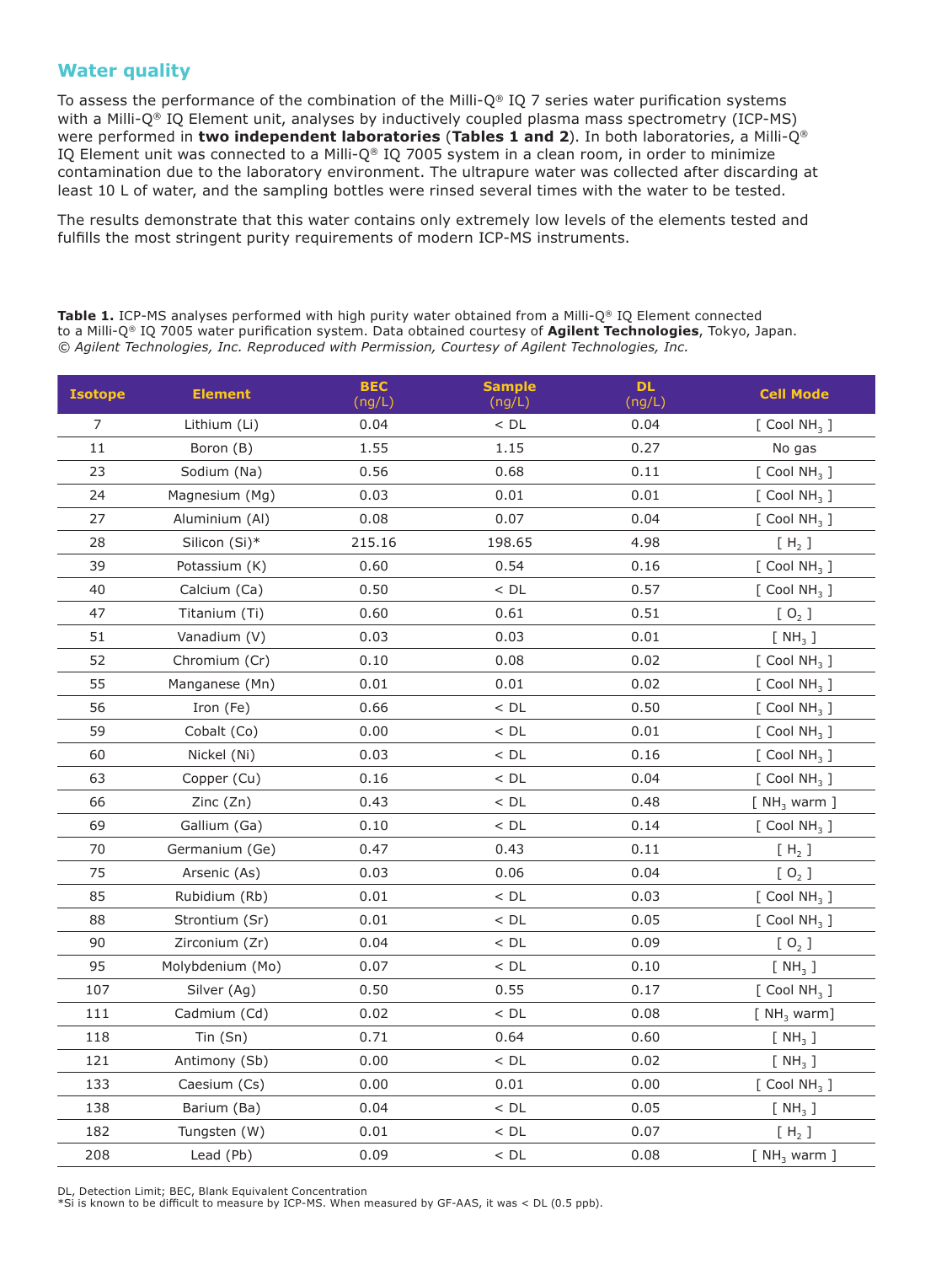#### **Experimental conditions (Table 1):**

Reagents: Nitric acid: TAMAPURE AA-10 (Tama Chemicals Co. Ltd., Kanagawa, Japan) DL and BEC: Obtained with water from Milli-Q® IQ Element and standard additions with 0.05% nitric acid. Sample: Average of 6 values (3 samples measured twice each).

| Instrument                | Agilent 8900 ICP-QQQ                                                                                                         |
|---------------------------|------------------------------------------------------------------------------------------------------------------------------|
| Nebulizer                 | <b>MFN100</b>                                                                                                                |
| Torch                     | Quartz torch (2.5 mm id)                                                                                                     |
| Cones                     | Platinum-tipped sampling, skimmer cones                                                                                      |
| Tuning modes              | Cool NH <sub>3</sub> / NH <sub>3</sub> / NH <sub>3</sub> (warm) / $O2$ / no gas / H <sub>2</sub>                             |
| Acquisition mode          | MS/MS                                                                                                                        |
| RF power (W)              | 630 (Cool NH <sub>3</sub> ), 1600 (NH <sub>3</sub> , NH <sub>3</sub> warm, O <sub>2</sub> , no gas, H <sub>2</sub> )         |
| Carrier gas (L/min)       | 0.7                                                                                                                          |
| Make-up gas (L/min)       | 0.7 (Cool NH <sub>3</sub> and NH <sub>3</sub> ), 0.85 (NH <sub>3</sub> warm), 0.7 (O <sub>2</sub> , no gas, H <sub>2</sub> ) |
| Ext $1(V)$                | $-120$                                                                                                                       |
| Ext $2(V)$                | $-10.5$                                                                                                                      |
| Omega bias (V)            | -80                                                                                                                          |
| Omega lens (V)            | 2.2 (Cool NH <sub>3</sub> ), 7.5 (NH <sub>3</sub> , NH <sub>3</sub> warm, O <sub>2</sub> , no gas, H <sub>2</sub> )          |
| Q1 entrance $(V)$         | $-7.5$ (Cool NH <sub>3</sub> ), $-6.5$ (NH <sub>3</sub> , NH <sub>3</sub> warm, O <sub>2</sub> , no gas, H <sub>2</sub> )    |
| He flow (mL/min)          | 1 (Cool NH <sub>3</sub> , NH <sub>3</sub> , NH <sub>3</sub> warm), 0 (O <sub>2</sub> , no gas, H <sub>2</sub> )              |
| $NH3$ flow (mL/min)       | 15 (Cool NH <sub>3</sub> , NH <sub>3</sub> , NH <sub>3</sub> warm), 0 (O <sub>2</sub> , no gas, H <sub>2</sub> )             |
| Axial acceleration (V)    | 1.5 (Cool NH <sub>3</sub> , NH <sub>3</sub> , NH <sub>3</sub> warm, O <sub>2</sub> ), 0 (no gas, H <sub>2</sub> )            |
| Energy discrimination (V) | -5 (Cool NH <sub>3</sub> ), -7 (NH <sub>3</sub> , NH <sub>3</sub> warm, O <sub>2</sub> ), 4 (no gas), 0 (H <sub>2</sub> )    |

**Table 2.** ICP-MS analyses performed with high purity water obtained from a Milli-Q® IQ Element connected to a Milli-Q® IQ 7005 water purification system. Data obtained courtesy of **UT2A**, Pau, France.

| <b>Isotope</b> | <b>Element</b>    | <b>Sample</b><br>(ng/L) | <b>DL</b><br>(ng/L) | <b>Cell Mode</b> |
|----------------|-------------------|-------------------------|---------------------|------------------|
| 9              | Beryllium (Be)    | $<$ DL                  | 0.20                | No Gas           |
| 11             | Boron (B)         | $<$ DL                  | 0.50                | No Gas           |
| 40             | Calcium (Ca)      | $<$ DL                  | 0.29                | H <sub>2</sub>   |
| 45             | Scandium (Sc)     | 0.59                    | 0.53                | H <sub>2</sub>   |
| 70             | Germanium (Ge)    | $<$ DL                  | 0.10                | H <sub>2</sub>   |
| 71             | Gallium (Ga)      | $<$ DL                  | 0.13                | No Gas           |
| 78             | Selenium (Se)     | $<$ DL                  | 0.57                | H <sub>2</sub>   |
| 88             | Strontium (Sr)    | $<$ DL                  | 0.02                | No Gas           |
| 89             | Yttrium (Y)       | $<$ DL                  | 0.02                | No Gas           |
| 90             | Zirconium (Zr)    | $<$ DL                  | 0.05                | No Gas           |
| 93             | Niobium (Nb)      | $<$ DL                  | 0.03                | No Gas           |
| 101            | Ruthenium (Ru)    | 0.42                    | 0.20                | No Gas           |
| 103            | Rhodium (Rh)      | $<$ DL                  | 0.01                | No Gas           |
| 105            | Palladium (Pd)    | $<$ DL                  | 0.34                | No Gas           |
| 107            | Silver (Ag)       | 0.40                    | 0.15                | No Gas           |
| 115            | Indium (In)       | $<$ DL                  | 0.01                | No Gas           |
| 118            | Tin (Sn)          | $<$ DL                  | 0.15                | No Gas           |
| 126            | Tellerium (Te)    | 0.08                    | 0.07                | No Gas           |
| 139            | Lanthanium (La)   | $<$ DL                  | 0.02                | No Gas           |
| 140            | Cerium (Ce)       | $<$ DL                  | 0.03                | No Gas           |
| 141            | Praseodymium (Pr) | $<$ DL                  | 0.02                | No Gas           |
| 146            | Neodenyum (Nd)    | $<$ DL                  | 0.08                | No Gas           |
| 147            | Samarium (Sm)     | $<$ DL                  | 0.13                | No Gas           |
| 153            | Europium (Eu)     | $<$ DL                  | 0.04                | No Gas           |
| 157            | Gadolinium (Gd)   | $<$ DL                  | 0.13                | No Gas           |
| 159            | Terbium (Tb)      | $<$ DL                  | 0.02                | No Gas           |
| 163            | Dysprosium (Dy)   | $<$ DL                  | 0.07                | No Gas           |
| 165            | Holmium (Ho)      | $<$ DL                  | 0.02                | No Gas           |
| 166            | Erbium (Er)       | $<$ DL                  | 0.11                | No Gas           |
|                |                   |                         |                     |                  |